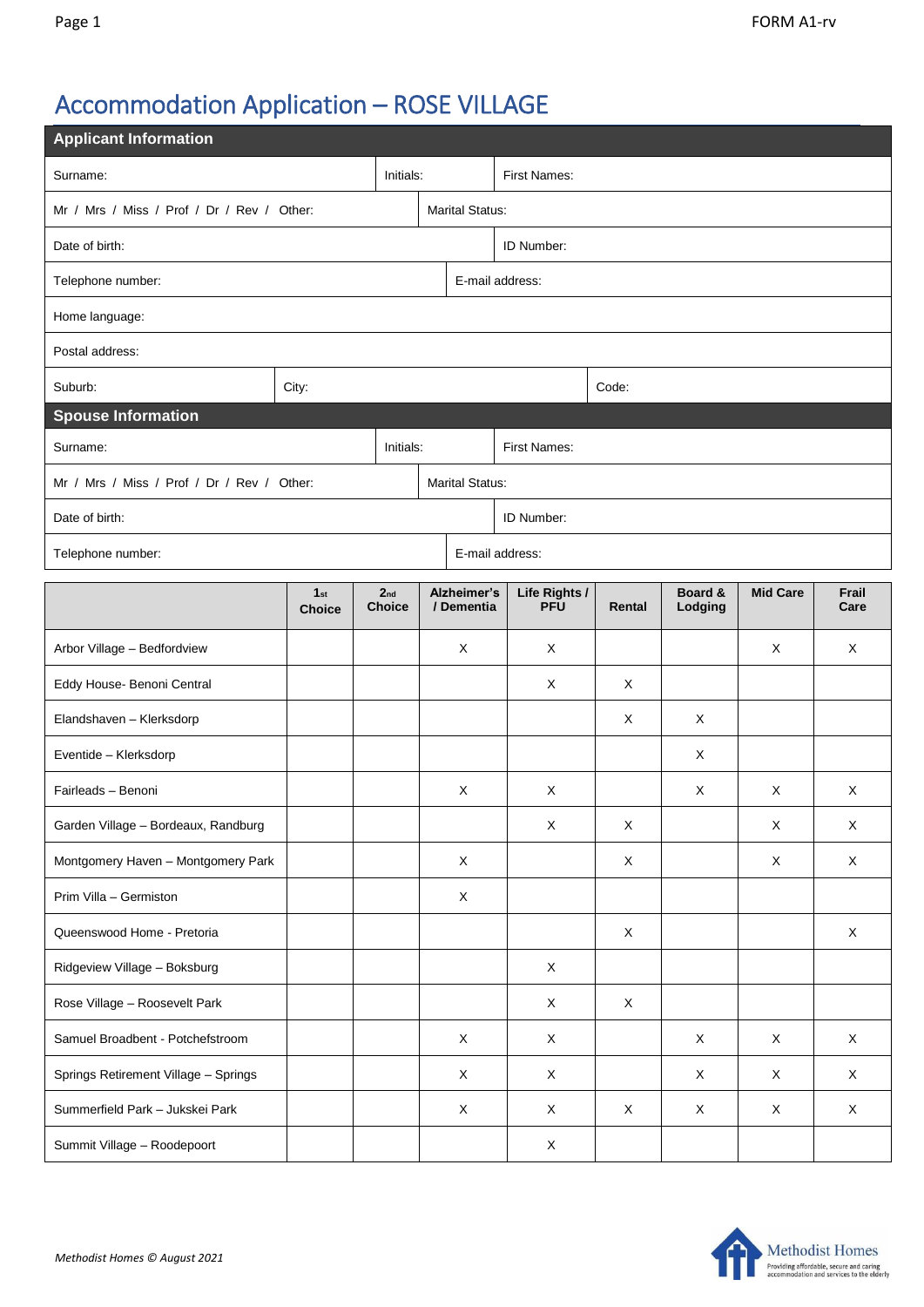| Frail Care & Mid Care Room Size (Please circle preference)                                                                                                                                                                                                                                                                                                                                                                                                                                                                                                                                                                                                         |                                   |  |                   |  |                   |                   |           |                   |  |  |
|--------------------------------------------------------------------------------------------------------------------------------------------------------------------------------------------------------------------------------------------------------------------------------------------------------------------------------------------------------------------------------------------------------------------------------------------------------------------------------------------------------------------------------------------------------------------------------------------------------------------------------------------------------------------|-----------------------------------|--|-------------------|--|-------------------|-------------------|-----------|-------------------|--|--|
| Single                                                                                                                                                                                                                                                                                                                                                                                                                                                                                                                                                                                                                                                             | 2-bed Shared                      |  |                   |  | Multi-ward Shared |                   |           |                   |  |  |
| Rental Accommodation Size & Type (Please circle preference)                                                                                                                                                                                                                                                                                                                                                                                                                                                                                                                                                                                                        |                                   |  |                   |  |                   |                   |           |                   |  |  |
| Bedsitter/Bachelor                                                                                                                                                                                                                                                                                                                                                                                                                                                                                                                                                                                                                                                 | Full Board & Lodging<br>1 Bedroom |  |                   |  | 2 Bedroom         |                   | 3 Bedroom |                   |  |  |
| Life Rights/PFU Unit Size (Please circle preference)                                                                                                                                                                                                                                                                                                                                                                                                                                                                                                                                                                                                               |                                   |  |                   |  |                   |                   |           |                   |  |  |
| Bedsitter/Bachelor                                                                                                                                                                                                                                                                                                                                                                                                                                                                                                                                                                                                                                                 | 1 Bedroom Flat                    |  | 1 Bedroom Cottage |  | 2 Bedroom Flat    | 2 Bedroom Cottage |           | 2 Bedroom & Study |  |  |
| COMMENTS:                                                                                                                                                                                                                                                                                                                                                                                                                                                                                                                                                                                                                                                          |                                   |  |                   |  |                   |                   |           |                   |  |  |
|                                                                                                                                                                                                                                                                                                                                                                                                                                                                                                                                                                                                                                                                    |                                   |  |                   |  |                   |                   |           |                   |  |  |
| Signature of applicant:<br>Date:<br>If this application is completed on behalf of a parent or a loved one, please provide your contact details.                                                                                                                                                                                                                                                                                                                                                                                                                                                                                                                    |                                   |  |                   |  |                   |                   |           |                   |  |  |
| Name:                                                                                                                                                                                                                                                                                                                                                                                                                                                                                                                                                                                                                                                              |                                   |  |                   |  |                   | E-mail:           |           |                   |  |  |
| <b>Terms</b><br>Care Centre Accommodation Applications require the payment of a once off non-refundable fee of R1000.<br>For Independent Living (Rental/PFU/Board & Lodging) a once-off Application Fee in the amount of R2000 is payable on<br>submission of this form. Once you take occupation at any of our homes or villages, an amount of R1000 will be credited to your<br>account in your second month of occupation.<br>The application fee is not refundable and will be forfeited should you elect to have your name removed from the waiting list.<br>Applications are open to persons of any age however, the minimum age of an occupant is 60 years. |                                   |  |                   |  |                   |                   |           |                   |  |  |

| Please return completed application form, together with your proof of payment and a copy of the applicants' ID by e-mail to:<br>rose.info@mha.co.za |                                                                                                                                                                                     |  |  |  |  |  |  |  |
|-----------------------------------------------------------------------------------------------------------------------------------------------------|-------------------------------------------------------------------------------------------------------------------------------------------------------------------------------------|--|--|--|--|--|--|--|
|                                                                                                                                                     | We will contact you by telephone or by e-mail to confirm receipt of your application.<br>If you have not heard from us within 10 days of submission, please call us on 011 686 1600 |  |  |  |  |  |  |  |
| <b>BANKING DETAILS:</b>                                                                                                                             |                                                                                                                                                                                     |  |  |  |  |  |  |  |
| Methodist Homes For The Aged ROSE VILLAGE                                                                                                           |                                                                                                                                                                                     |  |  |  |  |  |  |  |
| Bank: First National Bank                                                                                                                           | Branch Code: 250655                                                                                                                                                                 |  |  |  |  |  |  |  |
| <b>Account Type: Current Account</b>                                                                                                                | Account Number: 6266608 3515                                                                                                                                                        |  |  |  |  |  |  |  |
|                                                                                                                                                     | NB: PLEASE USE YOUR SURNAME AND VILLAGE CHOICE AS YOUR REFERENCE (e.g. Jones-Rose)                                                                                                  |  |  |  |  |  |  |  |

| <b>FOR OFFICE USE</b>    |     |               |               |             |  |                  |  |  |  |
|--------------------------|-----|---------------|---------------|-------------|--|------------------|--|--|--|
| Date of application:     |     |               | Amount Paid:  |             |  | Unique ID:       |  |  |  |
| Application Fee Paid by: | EFT | <b>CHEQUE</b> |               | <b>CASH</b> |  | Cash Receipt No: |  |  |  |
| Application Captured by: |     |               | Home/Village: |             |  |                  |  |  |  |

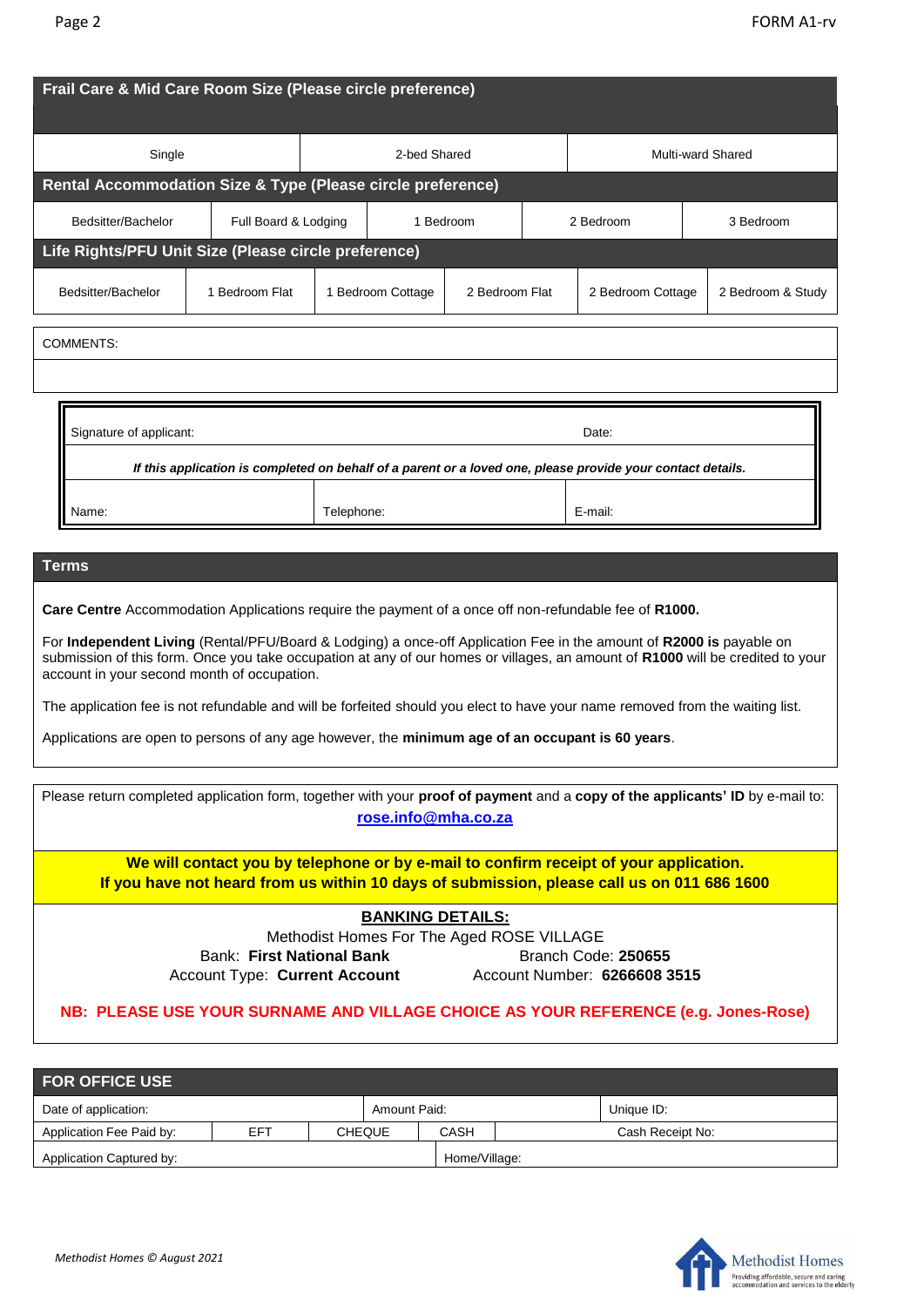Dear Resident/Potential Resident,

## **RE: POPIA NOTICE AND CONSENT TO PROCESS YOUR PERSONAL INFORMATION**

As a Resident or potential Resident to our organisation, we currently hold or will hold your personal information supplied by yourselves to our organisation.

We understand that your personal information is important to you and that you may be apprehensive about disclosing it. Your privacy is just as important to us and we are committed to safeguarding and processing your information in a lawful manner.

We also want to make sure that you understand how and for what purpose we process your information. If for any reason you think that your information is not processed in a correct manner, or that your information is being used for a purpose other than that for what it was originally intended, you can contact our Information Officer.

You can request access to the information we hold about you at any time and if you think that we have outdated information, please request us to update or correct it.

Our Information Officer's Contact Details are available from the Village Admin office.

## Purpose for Processing your Information

We collect, hold, use and disclose your personal information mainly to provide you with access as a resident to our premises. We will only process your information for a purpose you would reasonably expect, including:

- Providing you with advice on what services we can offer you that suit your needs as requested or as prescribed by ourselves;
- To process your personal information so as to take care of you on our premises;
- To verify your identity and to conduct credit reference searches (if necessary);
- To correspond with you;
- To confirm, verify and update your details;
- To comply with any legal and regulatory requirements;

Some of your information that we hold may include, your first and last name, email address, other contact information, your title, birth date, gender, identity number and your banking details.

All personal information will be held securely and whenever we sub-contract or outsource other organisations to process any of your personal information on our behalf, we will bind these service providers by way of a Data Operator Agreement as far as this may be required.

Kind regards,

 $\mathbb{Z}$ 

Carl Queiros Information Officer Methodist Homes Head Office